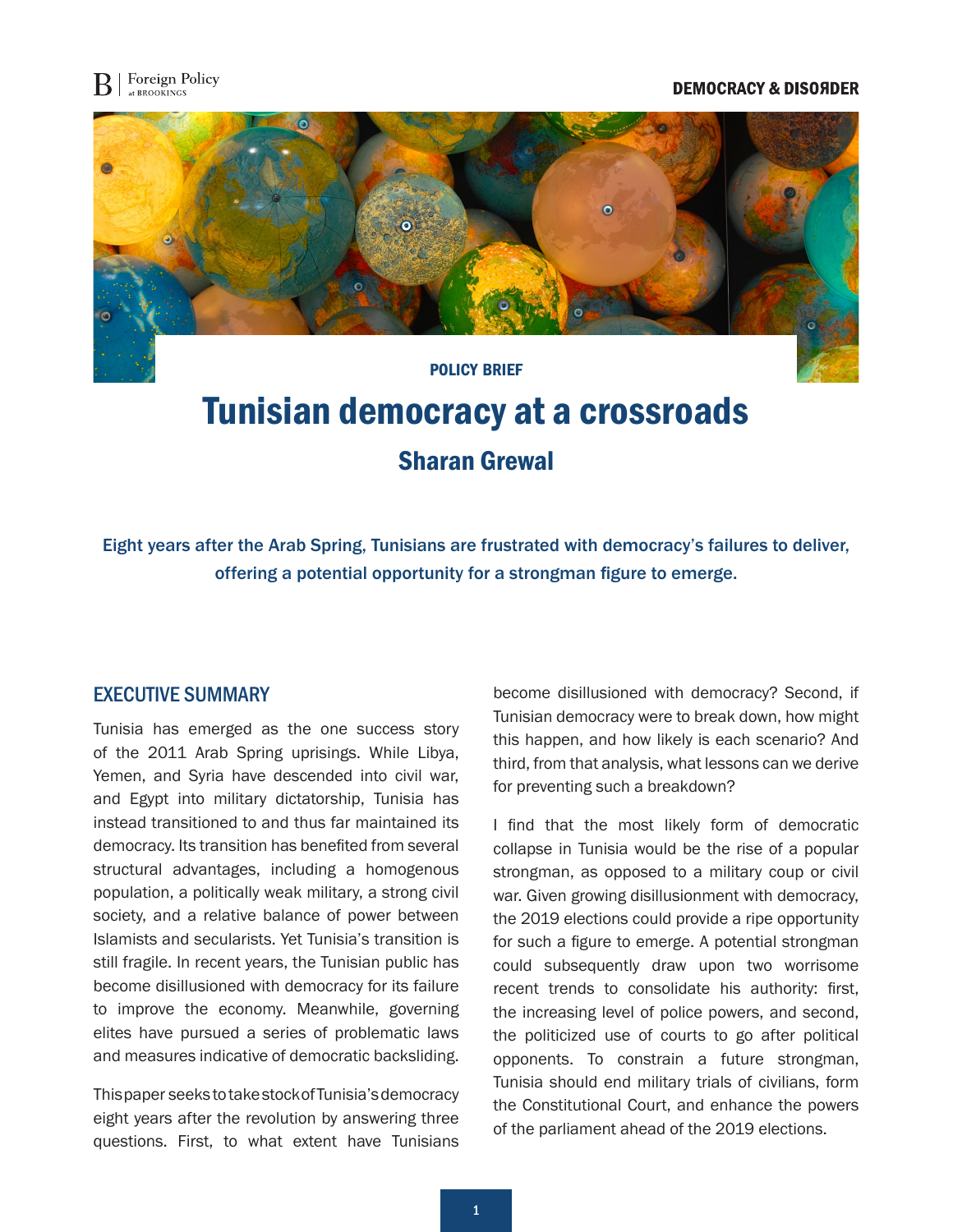# <span id="page-1-0"></span>INTRODUCTION

Since the 2011 revolution, Tunisia has undergone a rapid political transformation to democracy. After six decades of autocracy, it has witnessed four consecutive free and fair elections, including the 2011 constituent assembly elections, the 2014 parliamentary and presidential elections, and the 2018 municipal elections. It approved a new constitution in 2014 that is progressive even by Western standards, enshrining not only freedom of religion but also conscience (permitting atheism) and mandating not just gender equality but an active commitment by the state to ensuring it. Tunisia has also passed progressive laws countering violence against women<sup>[1](#page-8-0)</sup> and racial discrimination,<sup>2</sup> and famously saw protests against Saudi Crown Prince Mohammed bin Salman, highlighting the country's newfound freedom of expression[.3](#page-8-0)

Four main structural factors help to explain why democracy has taken root in Tunisia while failing in other Arab Spring countries. First, Tunisia enjoys an ethnically and religiously homogenous population—98 percent Sunni Muslim—avoiding the sectarian or tribal divisions that contributed to civil war in Libya, Yemen, or Syria. Second, Tunisia's military had long been marginalized politically<sup>4</sup> and chose not to follow the lead of its Egyptian counterpart in staging a coup. Third, Tunisia features a strong, Nobel Peace Prize-winning civil society, which helped to broker a crucial compromise between secular and Islamist forces when the transition appeared on the verge of collapse in 2013. Finally, Tunisia enjoys a relative balance of power between secular and Islamist forces, convincing both sides they have a shot at winning elections and thus can advance their interests under democracy.[5](#page-8-0)

# DISILLUSIONMENT WITH DEMOCRACY

But eight years into democracy, Tunisians have become frustrated with its failure to deliver economically. The 2011 revolution, after all, demanded not just freedom, but also bread and social justice. Unfortunately, the economic situation has barely improved, if at all. The unemployment rate, which had remained at a steady 12 to 13 percent through the late 2000s, jumped to 18 percent after the 2011 revolution and remains at 15 percent today.<sup>6</sup> The rate of inflation, 3 to 4 percent prior to the revolution, has doubled to 7.4 percent.<sup>7</sup> Receipts from international tourism, the third-largest sector of the Tunisian economy, totaled \$3.9 billion in 2009 and have dropped to just \$1.7 billion today[.8](#page-8-0) By nearly all metrics, the economic situation is even worse than that which prompted the 2011 revolution.

Meanwhile, alongside failing to improve the economy, democracy seems only to produce political instability and infighting. Tunisia's government has been paralyzed by the fracturing and re-fracturing of President Beji Caid Essebsi's ruling party, Nidaa Tounes.[9](#page-8-0) Moreover, a grand coalition government between the secular President Essebsi and the Islamist party Ennahda has produced four years of compromise solutions that have frustrated supporters of each party.<sup>10</sup> Perceptions of corruption have increased, $11$  while 81 percent of Tunisians believe their politicians are not paying attention to their needs.<sup>12</sup>

Accordingly, Tunisians have become increasingly disillusioned with democracy as a solution to their day-to-day problems. Nationally-representative survey data from the Afrobarometer help to capture this disillusionment over the course of Tunisia's transition. While 70 percent of Tunisians in 2013 agreed that "democracy was preferable to other forms of government," only 46 percent agreed last year[.13](#page-8-0)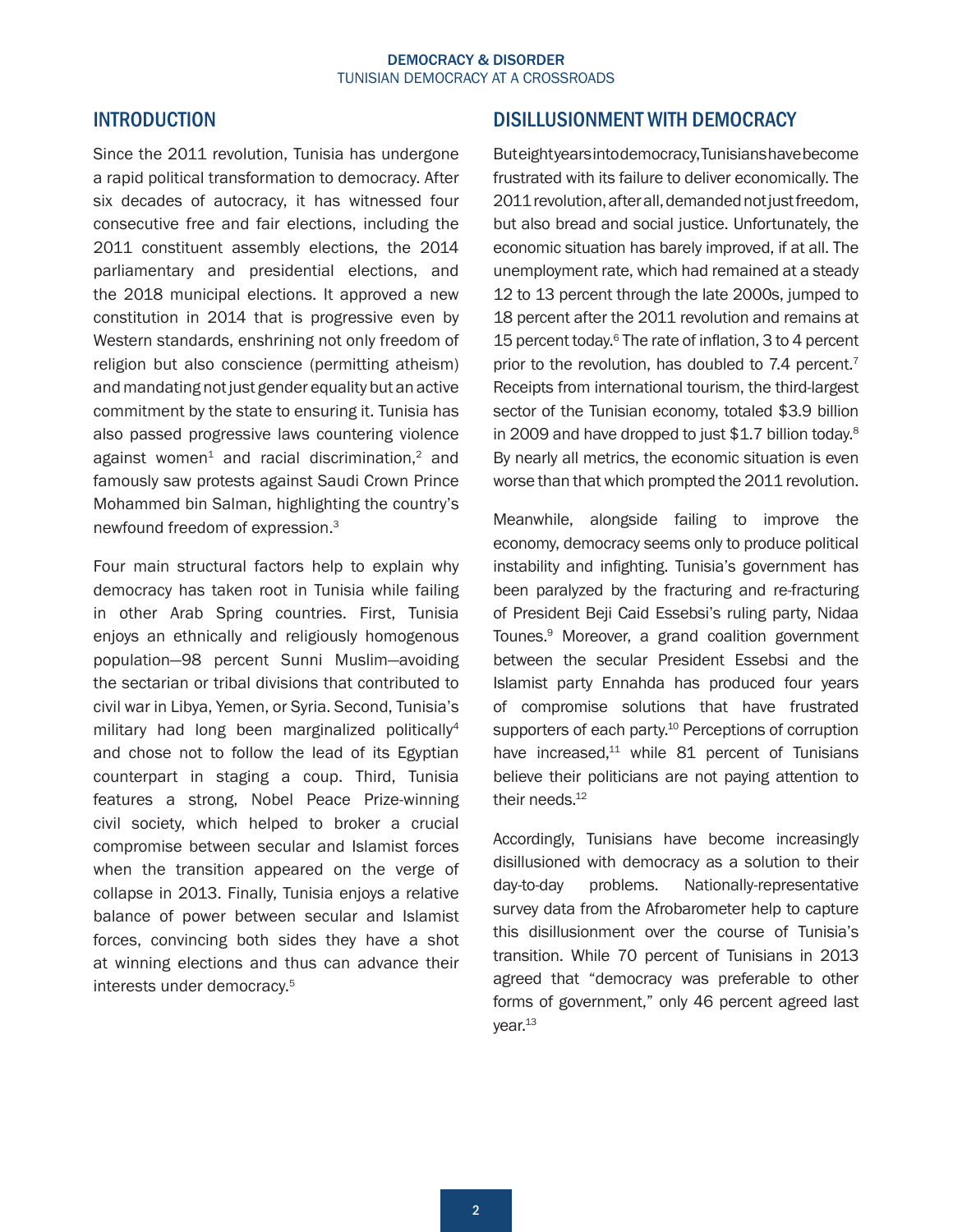

#### <span id="page-2-0"></span>FIGURE 1: DISILLUSIONMENT WITH DEMOCRACY IN TUNISIA (AFROBAROMETER)

Even more worrisome, many Tunisians appear to be pining for a return to authoritarian rule. The percent of Tunisians who agree or strongly agree with military rule has increased to 47 percent in 2018, one point higher than support for democracy. Similarly, support for one-party rule and one-man rule (literally, "abolishing elections and parliament") have crept up to 41 and 35 percent, respectively.

Could this popular disillusionment with democracy actually manifest itself in a democratic breakdown? To answer this question, it is helpful to examine how exactly democracies break down. Typically, they collapse in one of two ways. The first is a military coup, which accounts for nearly 70 percent of all democratic breakdowns. The second is an incumbent takeover, which has become increasingly common since the end of the Cold War. In this scenario, a democratically-elected leader gradually dismantles democracy through rigged elections, controlled media, politicized trials, and when needed, the use of repression.

In both cases, public disillusionment with democracy can facilitate a breakdown[.14](#page-9-0) Popular support for a military intervention, especially when translated into mass protests such as in Egypt on June 30, 2013, can grant a coup a shroud of popular legitimacy[.15](#page-9-0) Popular resistance, by contrast, can occasionally defeat a coup attempt, as seen in Turkey in 2016.<sup>16</sup> Similarly, populist strongmen are more likely to be elected, and less likely to face popular resistance, when the public has become disillusioned with democracy.<sup>17</sup>

Mass disillusionment is of course only one among many factors that facilitate a coup or incumbent takeover. How likely are each of these scenarios in Tunisia?

# MILITARY COUP?

Let's begin with a coup. To assess its likelihood, we must ask two questions: First, is there a sufficient level of public support for a military coup? Second, if so, would the military seize that opportunity?

*Source: Afrobarometer Dispatch No. 232, [http://afrobarometer.org/sites/default/files/publications/Dispatches/ab\\_r7\\_dispatchno232\\_support\\_](http://afrobarometer.org/sites/default/files/publications/Dispatches/ab_r7_dispatchno232_support_for_democracy_dwindles_in_tunisia_1.pdf) [for\\_democracy\\_dwindles\\_in\\_tunisia\\_1.pdf](http://afrobarometer.org/sites/default/files/publications/Dispatches/ab_r7_dispatchno232_support_for_democracy_dwindles_in_tunisia_1.pdf).*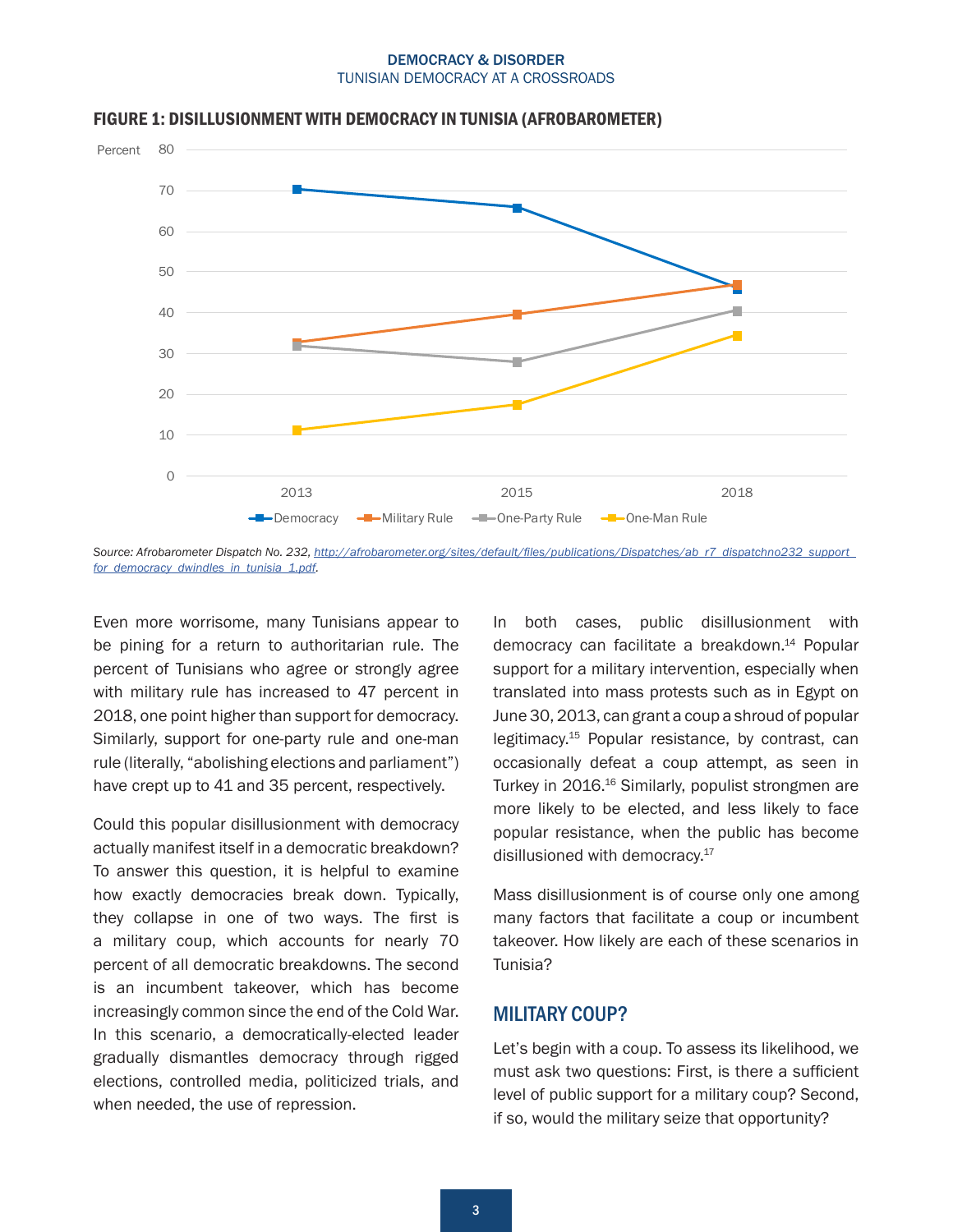

#### FIGURE 2: SUPPORT FOR MILITARY RULE WITHIN TWO YEARS OF A COUP

*Source: World Values Survey/Afrobarometer*

As noted earlier, about 47 percent of Tunisians support military rule today. Figure 2 compares this level of support to other countries, plotting the percent who support military rule (from the Afrobarometer or World Values Survey) in the nine cases for which survey data is available in the two years prior to a coup attempt. The data suggest that the six successful coups had on average 31 percent support from the public. Tunisia's 47 percent comes in near the top of the list, similar to Egypt prior to the 2013 coup and above Pakistan (1999) and Thailand (2014). While the success of a coup depends on how many people actually mobilize in support of and against it, at least by this latent measure of support, the conditions appear conducive to a successful coup.

Despite this apparent public support for military rule, many believe the Tunisian military is a professional, apolitical force that would never intervene in politics. This narrative is based in part on its history: The Tunisian military has never been in power. However, as I argue in my dissertation and book manuscript, it would be more accurate to conclude that the Tunisian military had been kept far from

power, not that it was not interested in it. Tunisian military officers in fact did plot coups in 1962, alongside supporters of Salah Ben Youssef, and in 1987, alongside supporters of the Islamic Tendency Movement, but both plots were foiled. Moreover, former dictator Zine El Abidine Ben Ali was himself a military officer, and many of his colleagues in the military assumed ministerial roles in the early years (1987-90) of his rule. A minority of military officers, at least, have been willing to plot against the regime and even assume political power.

Moreover, certain professional norms, to the extent they existed before, appear to be eroding today. The Tunisian military has long been known as *La Grande Muette* for its silence on political matters, both while active-duty and while retired. Today, however, retired officers are actively contributing to political debates in the media, and even running for elections. At least five retired officers ran—and won—in the 2018 municipal elections, with one (Houcine Nasri) subsequently chosen as mayor of Chebba.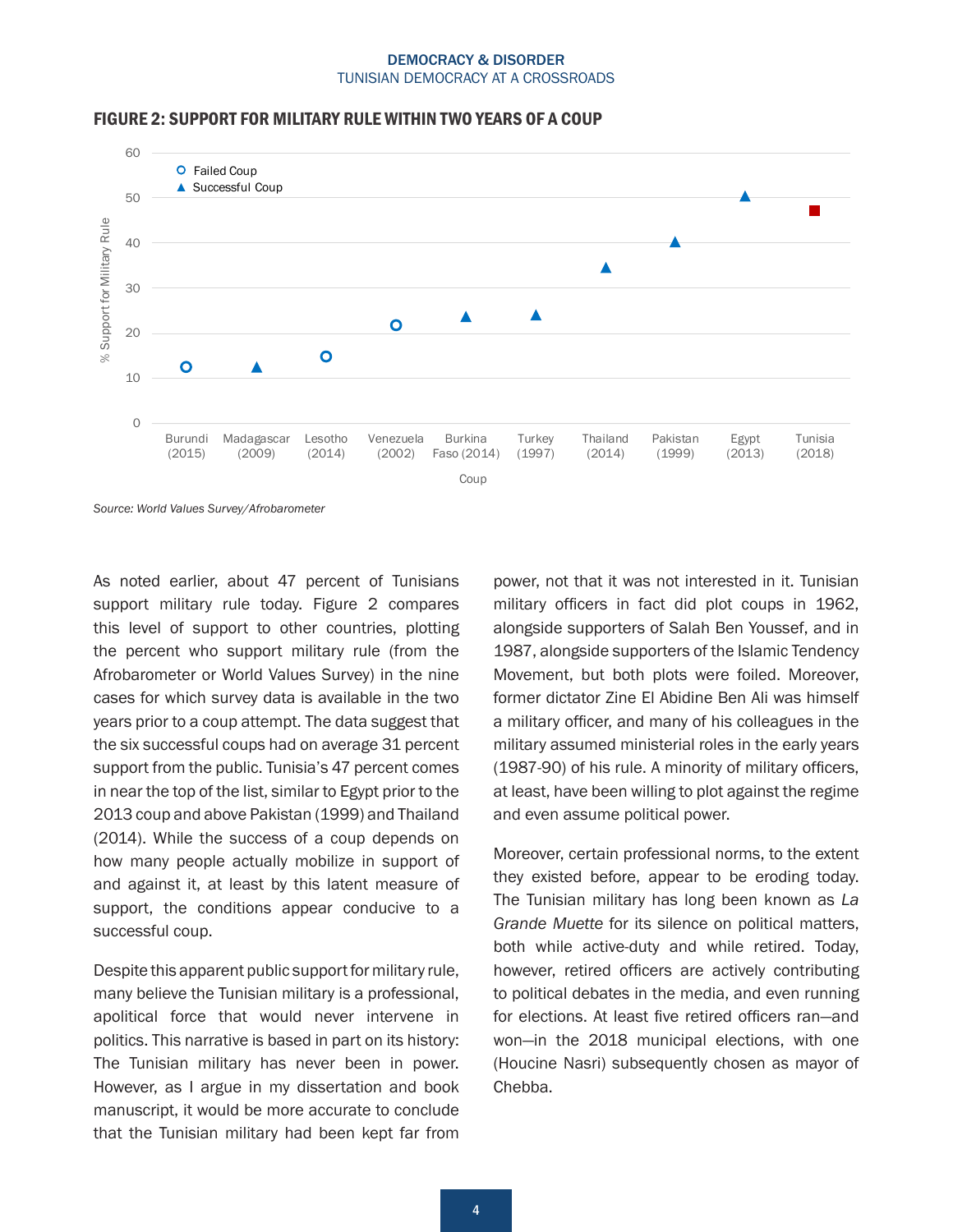<span id="page-4-0"></span>Retired military personnel have now formed two political parties to contest the 2019 parliamentary elections, including *Agissons pour la Tunisie* led by former army major Mustapha Saheb Ettabaa, and the Five Star Party led by former non-commissioned officer Habib Fraj. As a blog post on the *Agissons* website declares, "its members were soldiers, they were apolitical, but by necessity they were pushed to be politicized. … They firmly believe that staying out of the political sphere is equivalent to treason.["18](#page-9-0) In an interview, Ettabaa cited the many retired generals in the Trump administration as justification for their involvement in politics.<sup>[19](#page-9-0)</sup>

Norms may be changing among active-duty military personnel, as well. While Tunisia has always had a defense minister with a civilian background, today, many military personnel would prefer one with military experience. In a non-representative survey<sup>[20](#page-9-0)</sup> of 220 military personnel I conducted last summer, 65 percent supported having an active-duty officer as defense minister, and only 20 percent opposed it. Asked about a civilian defense minister, more military personnel were opposed (43 percent) than supportive (37 percent). To the extent that these norms regarding civilian control of the military existed before, they appear to be shifting today.



## FIGURE 3: PREFERRED BACKGROUND OF DEFENSE MINISTER AMONG MILITARY PERSONNEL (N=220)

*Source: Author's Survey of Tunisian Military, 2018*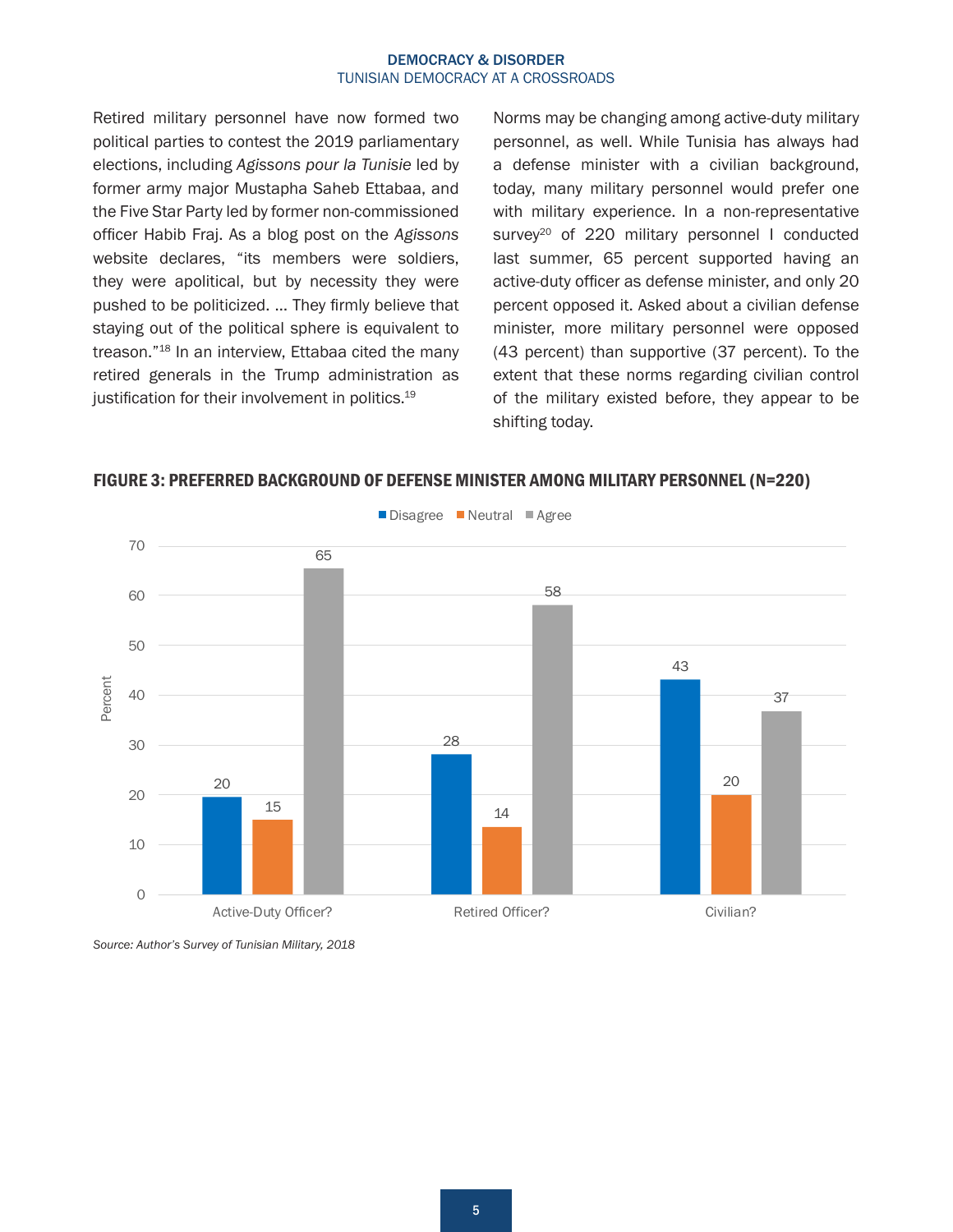<span id="page-5-0"></span>A military coup in Tunisia today is still unlikely, but for other reasons. First, under autocracy, the Tunisian military had been neglected and marginalized, but under democracy has now gained considerable material resources and political influence.<sup>21</sup> Its budget has increased more quickly than any other ministry, it has enjoyed an influx of foreign military aid, it has gained input into security policy, and has even assumed operational command over its former rivals in the Ministry of Interior in the border zones. As I argue in my book manuscript,<sup>22</sup> this reversal of fortune has wedded the Tunisian military to democracy, making a coup unlikely. In two surveys of Tunisian military personnel, I find that their support for democracy is considerably higher than that of the average Tunisian. The military appears content with settling for the bird in the hand (their gains under democracy) rather than attempting a coup for the two in the bush.

Second, the system of counterbalancing $23$  the roughly 36,000-strong military with other security forces remains. Tunisia features two paramilitary forces outside of the military's chain of command: a 12,000-strong national guard, housed in the Ministry of Interior, and a 3,000-strong presidential guard, housed in the presidency. This counterbalancing makes it unlikely that these different forces with divergent institutional interests could coordinate a takeover. Moreover, the prospect of armed resistance from the other forces deters any one of them from attempting a coup.<sup>[24](#page-9-0)</sup>

In short, while a coup may be more likely than the "professionalism" narrative would suggest, it is still only a remote possibility. The larger threat to democracy in Tunisia emanates from the second mode of democratic collapse: an incumbent takeover.

## INCUMBENT TAKEOVER?

The more likely scenario would be the election of a strongman who dismantles democracy from within. That strongman is unlikely to be the current

president, Beji Caid Essebsi, given his age (92), declining popularity, and continually-fracturing political party. However, the upcoming 2019 parliamentary and presidential elections provide a potential opportunity for a strongman candidate to capitalize on the growing disillusionment with democracy and come to power on a populist, antidemocratic platform.

Such a strongman could then accelerate two worrisome trends to help consolidate his authority. The first is the increasing use of courts for political ends. This takes two forms. First, courts have been used to silence criticism of the government and state institutions. In the most high-profile case, independent member of parliament Yassine Ayari was sentenced to prison by a military court for insulting the military.<sup>25</sup> Others have been sentenced or are on trial in civilian courts for insulting the president, prime minister, minister of interior, a member of parliament, and even a local council, typically through Article 128 of the penal code, which prohibits defamation[.26](#page-10-0) Such abuse of the defamation clause sets a dangerous precedent for a potential strongman to silence freedom of expression.

Perhaps the even more troubling use of courts is to take down political opponents. In 2016, Prime Minister Youssef Chahed used a military court to try Chafik Jarraya and other prominent businessmen, ostensibly in a "war on corruption," but likely because they had been funding rivals within Chahed's party, Nidaa Tounes.[27](#page-10-0) More recently, Slim Riahi, now secretary-general of Nidaa Tounes, filed a case in a military court against Chahed accusing him of plotting a coup. Finally, President Essebsi has asked the judiciary to investigate his primary political rival, the Ennahda party, on unfounded accusations of harboring a secret military apparatus[.28](#page-10-0) The politicization of courts to weaken political opponents represents a dangerous trend that could be seized upon by a future strongman.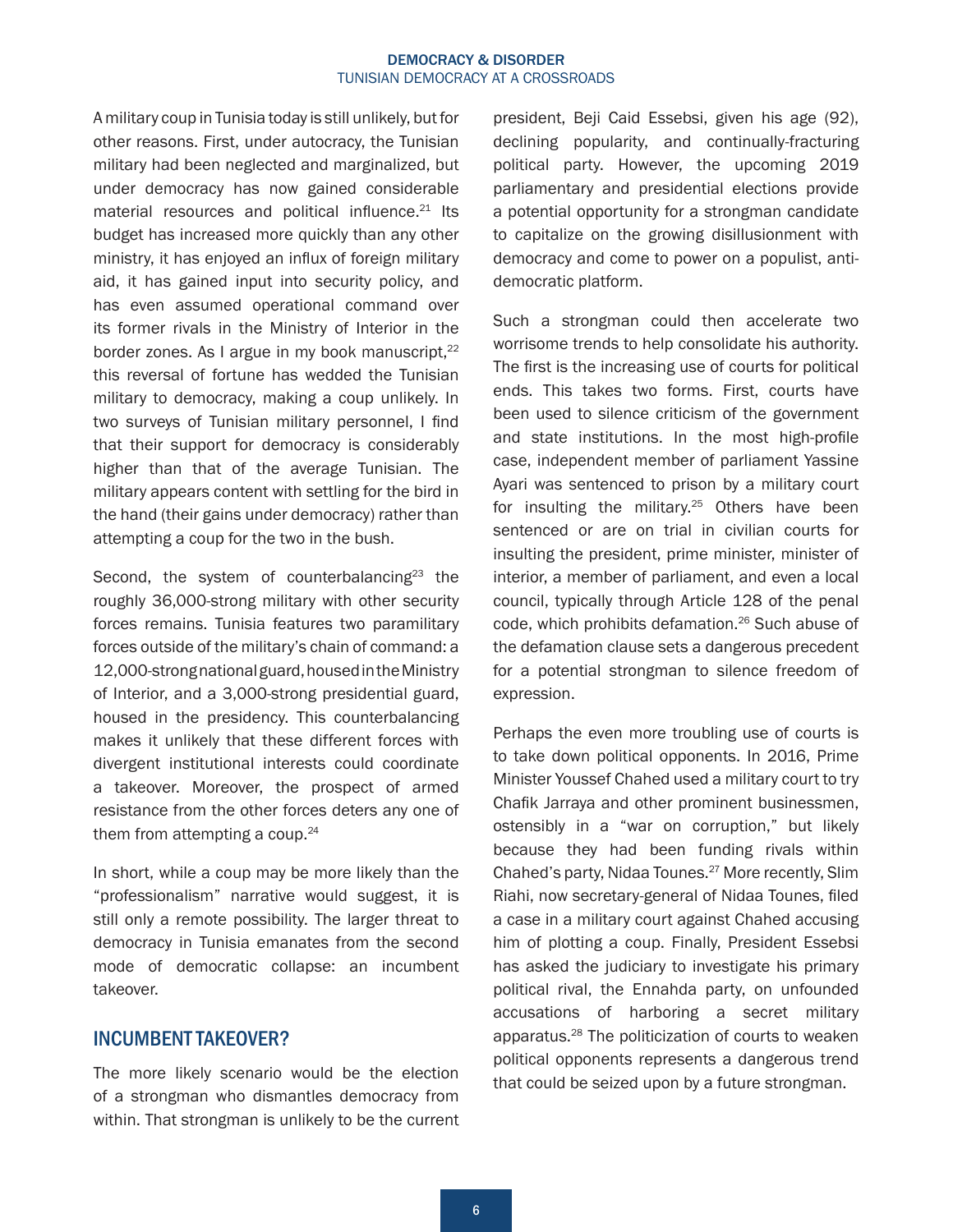<span id="page-6-0"></span>The second worrisome trend is the continued enhancement of police powers in the name of security. Since 2012, Tunisia has been rocked by a wave of terrorist attacks, including two political assassinations in 2013, three major attacks in urban areas in 2015, and a militarized attack near the Libyan border in 2016. With each attack, the security forces have been given a freer hand in combating terrorism[.29](#page-10-0) The 2015 counterterrorism law permits authorities to detain terrorism suspects without charge and without a lawyer for 15 days, while including an overly broad definition of terrorism that could extend to peaceful political activity.[30](#page-10-0) A state of emergency has been in place continuously since 2015, allowing security forces to conduct thousands of raids without a warrant and to arbitrarily apply travel restrictions on poorer and more pious individuals.<sup>[31](#page-10-0)</sup> Moreover, torture has reemerged, totaling more than 100 cases a year since 2013, according to human rights watchdogs.<sup>32</sup> Only in three cases have police officers been convicted for such abuse, as rogue police unions have even stormed courthouses to bust out their colleagues on trial for torture.<sup>[33](#page-10-0)</sup>

The danger for Tunisia is that the politicization of the courts and enhancement of police powers themselves indicators of democratic backsliding could be used by a future strongman to consolidate his authority. It is not difficult to envision, for instance, a future president shuttering civil society organizations as being foreign agents, dissolving the Ennahda party on accusations of harboring a secret apparatus, or using the state of emergency to curtail opposition protests.

Readers may point out that Tunisia has a strong and vocal civil society that would raise awareness of democratic backsliding by a future president. This is true, but the defining feature of such backsliding is that it occurs so gradually as to never create the spark that leads to mass mobilization. Moreover, strongmen are often able to justify or legitimate such backsliding, fragmenting any resistance. Tunisia's use of military courts against civilian

businessmen, for instance, was justified in a war on corruption; its abusive counterterrorism law justified in a war on terrorism; its 2017 economic reconciliation law, which provided an amnesty for corrupt officials, justified in the name of economic growth. While Tunisia's strong civil society raised issues about each of these laws, they were unable to stop their passage. Unfortunately, a strongman could similarly outplay Tunisia's civil society.

Having outlined the potential danger to Tunisia's democracy, how could such a scenario be avoided? What steps can Tunisia take to help constrain a potential future strongman?

# POLICY RECOMMENDATIONS

There are five measures that Tunisia should pursue prior to the 2019 elections to help prevent an incumbent takeover. The first is to finish choosing the members of the Constitutional Court.<sup>[34](#page-10-0)</sup> The Court, which was created on paper in the 2014 constitution, has still not seen its 12 members approved over five years later. There is an interim judicial body, but it can only evaluate draft laws, and cannot, for instance, adjudicate disputes between the powers of the president and prime minister. A constitutional court, especially if filled with professional, pro-democracy judges, could provide a crucial check on a future president who seeks to consolidate power.

A second measure is to the enhance the power of the parliament to exert a check on the president. Currently, the parliament is hamstrung by a lack of capacity. Al-Bawsala reports that 96 percent of bills voted on in 2017-18 were drafted by the government, not the parliament, $35$  while 83 pieces of legislation are simply sitting in the parliament awaiting approval.<sup>[36](#page-10-0)</sup> Its inability to review, let alone draft, legislation stems in part from its low capacity: it does not have a research center, individual offices for members of parliament, nor funding for them to hire specialized staff. The United States and Tunisia's other international partners would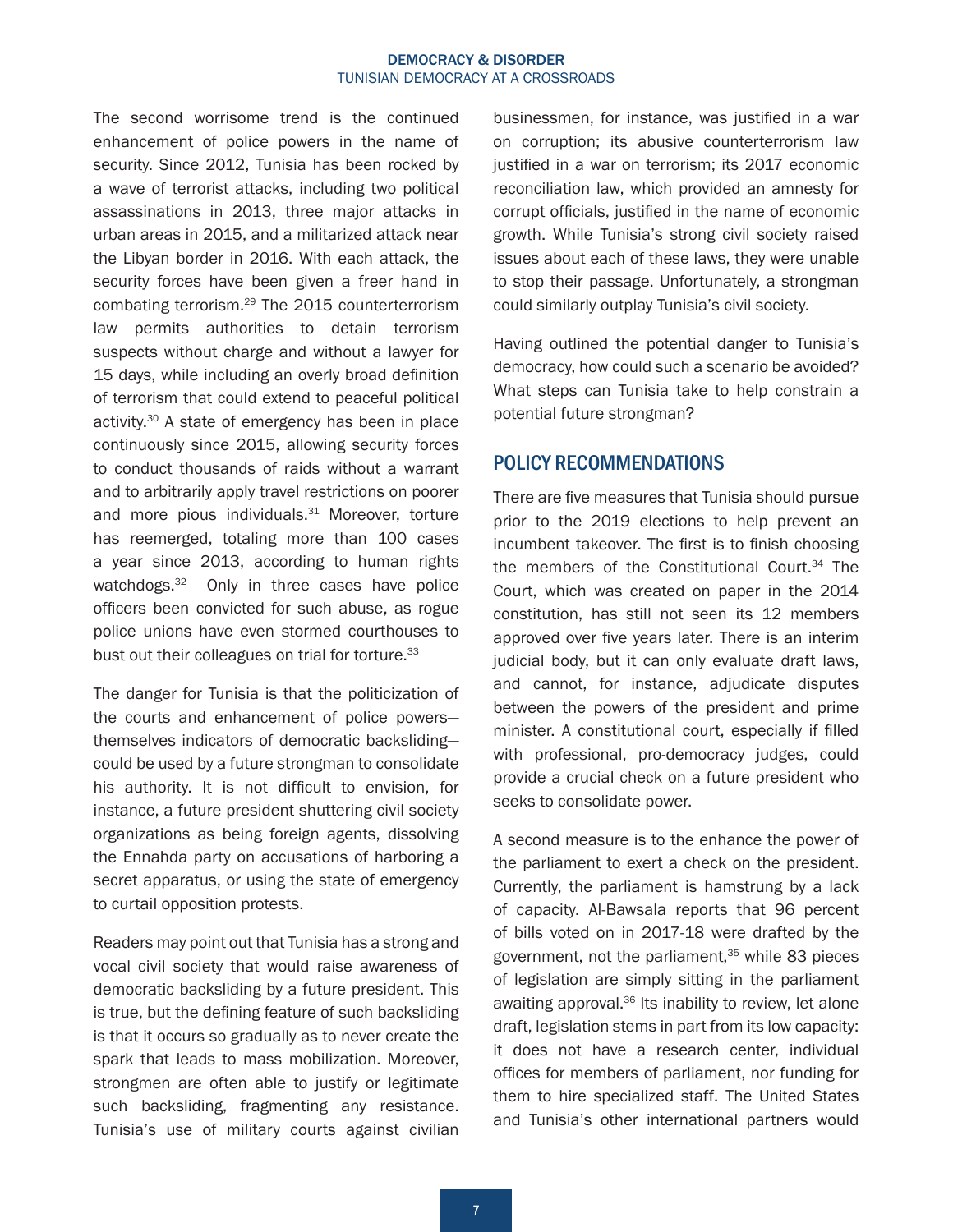<span id="page-7-0"></span>do well to invest in the parliament's capacity and thereby help it fulfill its constitutional role as an equal branch to the executive.

Third, the Tunisian parliament should remove or at least limit the crime of "insulting" public officials. These clauses include Articles 67, 125, 128, and 245-247 of the penal code, Article 86 of the telecommunications code, and Article 91 of the code of military justice. By doing so, Tunisia can remove the possibility of a future strongman using these defamation clauses as a proxy for silencing freedom of expression.

Fourth, the Tunisian parliament should end military trials of civilians. In 1998, a U.N. Special Rapporteur noted that "international law is developing a consensus as to the need to restrict drastically, or even prohibit that practice."<sup>37</sup> Article 110 of Tunisia's 2014 constitution stipulates that military trials are only for military crimes, but the transitional Article 149 permits such trials for civilians until the code of military justice is amended in accordance with the constitution. Tunisia should move quickly to exclude civilians from military courts.

Fifth, and perhaps most importantly, Tunisia must address the underlying drivers of disillusionment with democracy. The Tunisian government, with the help of its international partners, must act decisively to kick-start the economy. Important reforms  $include$  improving access to credit.<sup>[38](#page-10-0)</sup> increasing public investment and service provision in interior regions, and ending the differential treatment of companies that produce goods for domestic use ("onshore") and for export ("offshore").[39](#page-11-0) Improving the economy and thereby increasing public support for democracy will help to limit the ability of a future strongman to consolidate his control.

Ensuring the success of Tunisia's nascent democracy would have several important implications. Surveys suggest that a thriving, democratic Tunisia could inspire citizens of neighboring countries to view democracy more positively,<sup>40</sup> perhaps helping to push back against the intensifying repression in the region. In the West, meanwhile, a "Tunisian model" would counter re-emerging narratives of the Arab world not being ready for democracy. Most importantly, a vibrant democracy with a thriving economy would finally provide Tunisians with the bread, freedom, and social justice they deserve.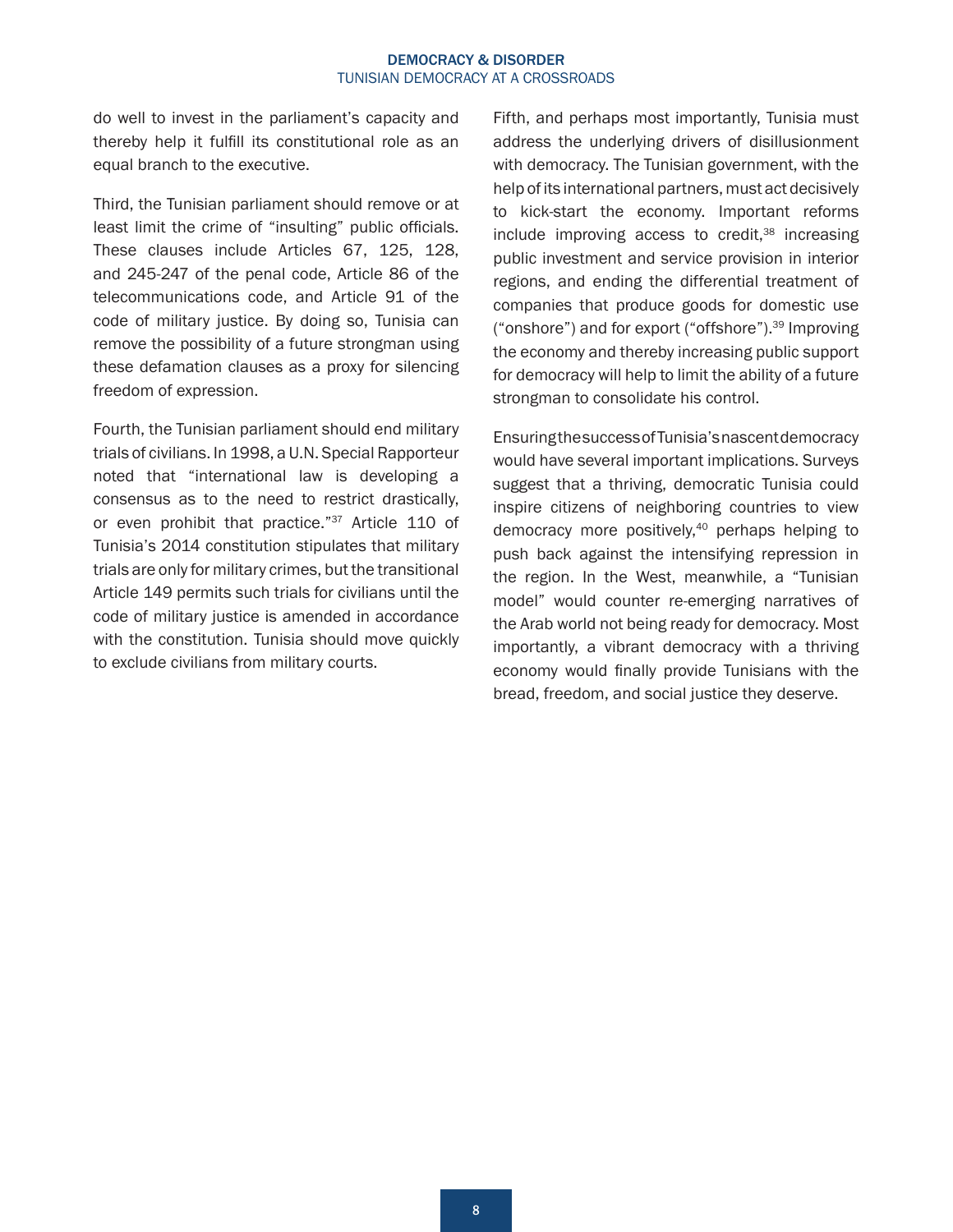# <span id="page-8-0"></span>**REFERENCES**

[1](#page-1-0) Lilia Blaise, "Tunisia Takes a Big Step to Protect Women From Abuse," *The New York Times*, August 1, 2017, [https://www.nytimes.com/2017/08/01/world/africa/tunisia-women-domestic-violence.html.](https://www.nytimes.com/2017/08/01/world/africa/tunisia-women-domestic-violence.html)

[2](#page-1-0) Sharan Grewal, "In another first, Tunisia criminalizes racism," *The Brookings Institution*, October 15, 2018, <https://www.brookings.edu/blog/order-from-chaos/2018/10/15/in-another-first-tunisia-criminalizes-racism/>.

[3](#page-1-0) Shadi Hamid and Sharan Grewal, "Tunisia's tough lesson for Mohammed bin Salman," *Washington Post*, November 28, 2018, [https://www.washingtonpost.com/news/global-opinions/wp/2018/11/28/tunisias](https://www.washingtonpost.com/news/global-opinions/wp/2018/11/28/tunisias-tough-lesson-for-mohammed-bin-salman/?utm_term=.1be9423a6de6)[tough-lesson-for-mohammed-bin-salman/?utm\\_term=.1be9423a6de6.](https://www.washingtonpost.com/news/global-opinions/wp/2018/11/28/tunisias-tough-lesson-for-mohammed-bin-salman/?utm_term=.1be9423a6de6)

[4](#page-1-0) Sharan Grewal, "A Quiet Revolution: The Tunisian Military After Ben Ali," Carnegie Middle East Center, February 24, 2016, [http://carnegie-mec.org/2016/02/24/quiet-revolution-tunisian-military-after-ben-ali/](http://carnegie-mec.org/2016/02/24/quiet-revolution-tunisian-military-after-ben-ali/iucy) [iucy](http://carnegie-mec.org/2016/02/24/quiet-revolution-tunisian-military-after-ben-ali/iucy).

[5](#page-1-0) Jason Brownlee, Tarek Masoud, and Andrew Reynolds, *The Arab Spring: Pathways of Repression and Reform* (London: Oxford University Press, 2015).

[6](#page-1-0) "Unemployment, total," The World Bank, [https://data.worldbank.org/indicator/SL.UEM.TOTL.](https://data.worldbank.org/indicator/SL.UEM.TOTL.ZS?locations=TN) [ZS?locations=TN](https://data.worldbank.org/indicator/SL.UEM.TOTL.ZS?locations=TN).

[7](#page-1-0) "Tunisia Inflation Rate," Trading Economics,<https://tradingeconomics.com/tunisia/inflation-cpi>.

[8](#page-1-0) "Tunisia - International tourism, receipts," Trading Economics, [https://tradingeconomics.com/tunisia/](https://tradingeconomics.com/tunisia/international-tourism-receipts-us-dollar-wb-data.html) [international-tourism-receipts-us-dollar-wb-data.html](https://tradingeconomics.com/tunisia/international-tourism-receipts-us-dollar-wb-data.html).

[9](#page-1-0) Asma Ajroudi and Ramy Allahoum, "Tunisia's Nidaa Tounes in shambles amid political turbulence," *Al*  Jazeera, December 5, 2018, [https://www.aljazeera.com/indepth/features/tunisia-nidaa-tounes-shambles](https://www.aljazeera.com/indepth/features/tunisia-nidaa-tounes-shambles-political-turbulence-181202090020299.html)[political-turbulence-181202090020299.html.](https://www.aljazeera.com/indepth/features/tunisia-nidaa-tounes-shambles-political-turbulence-181202090020299.html)

[10](#page-1-0) Sharan Grewal and Shadi Hamid, "Tunisia Just Lost its Anchor of Stability. That's a Good Thing," *Foreign Policy*, October 12, 2018, [https://foreignpolicy.com/2018/10/12/tunisia-just-lost-its-anchor-of-stability-thats](https://foreignpolicy.com/2018/10/12/tunisia-just-lost-its-anchor-of-stability-thats-a-good-thing/)[a-good-thing/.](https://foreignpolicy.com/2018/10/12/tunisia-just-lost-its-anchor-of-stability-thats-a-good-thing/)

[11](#page-1-0) Sarah Yerkes and Marwan Muasher, "Tunisia's Corruption Contagion: A Transition at Risk," Carnegie Endowment for International Peace, October 25, 2017, [https://carnegieendowment.org/2017/10/25/](https://carnegieendowment.org/2017/10/25/tunisia-s-corruption-contagion-transition-at-risk-pub-73522) [tunisia-s-corruption-contagion-transition-at-risk-pub-73522.](https://carnegieendowment.org/2017/10/25/tunisia-s-corruption-contagion-transition-at-risk-pub-73522)

[12](#page-1-0) International Republican Institute, Public Opinion Survey of Tunisians, November 23-December 3, 2017, http://www.iri.org/sites/default/files/2018-01-10 tunisia poll presentation.pdf.

[13](#page-1-0) Youssef Meddeb, "Support for democracy dwindles in Tunisia amid negative perceptions of economic conditions," Afrobarometer Dispatch No. 232, September 3, 2018, [http://afrobarometer.org/sites/default/](http://afrobarometer.org/sites/default/files/publications/Dispatches/ab_r7_dispatchno232_support_for_democracy_dwindles_in_tunisia_1.pdf) [files/publications/Dispatches/ab\\_r7\\_dispatchno232\\_support\\_for\\_democracy\\_dwindles\\_in\\_tunisia\\_1.](http://afrobarometer.org/sites/default/files/publications/Dispatches/ab_r7_dispatchno232_support_for_democracy_dwindles_in_tunisia_1.pdf) [pdf](http://afrobarometer.org/sites/default/files/publications/Dispatches/ab_r7_dispatchno232_support_for_democracy_dwindles_in_tunisia_1.pdf). The figure plots the percent of respondents who agreed or strongly agreed with each of the following statements: 1) "Democracy is preferable to any other kind of government," 2) "The army comes in to govern the country," 3) "Only one political party is allowed to stand for election and hold office," and 4) "Elections and Parliament are abolished so that the president can decide everything."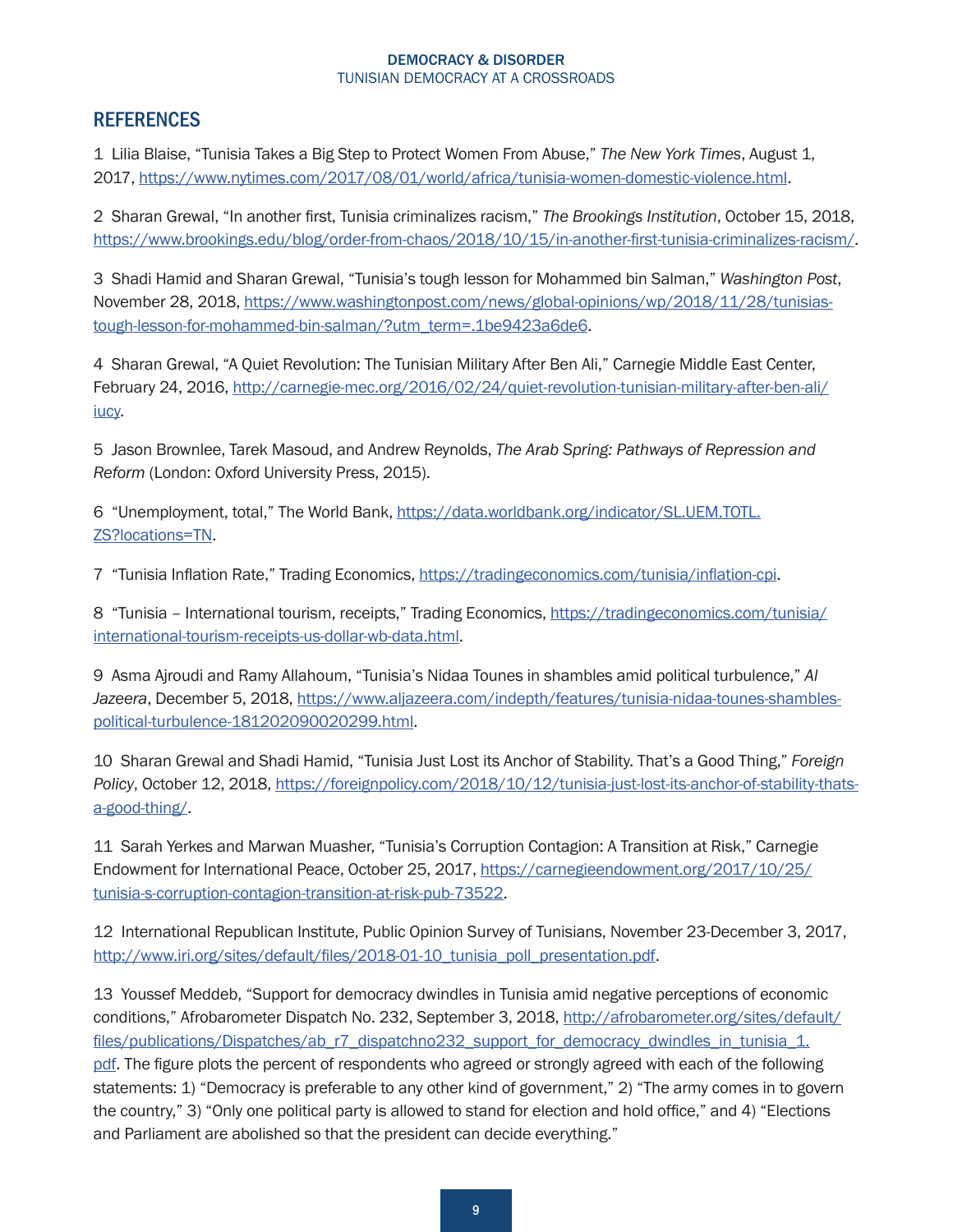<span id="page-9-0"></span>[14](#page-2-0) Ronald Inglehart and Christian Welzel, *Modernization, Cultural Change, and Democracy* (Cambridge: Cambridge University Press, 2005), Chapter 8; Pippa Norris, *Democratic Deficit: Critical Citizens Revisited* (Cambridge: Cambridge University Press, 2011), Chapter 11.

[15](#page-2-0) Alfred Stepan, *The Military in Politics: Changing Patterns in Brazil* (Princeton: Princeton University Press, 1971), pp. 80-81.

[16](#page-2-0) Adam Roberts, "Civil Resistance to Military Coups," *Journal of Peace Research* 12, no.1 (1975): 19 36, [https://www.jstor.org/stable/422898?seq=1#metadata\\_info\\_tab\\_contents;](https://www.jstor.org/stable/422898?seq=1#metadata_info_tab_contents) James Gibson, "Mass Opposition to the Soviet Putsch of August 1991: Collective Action, Rational Choice, and Democratic Values in the Former Soviet Union," *American Political Science Review* 91, no. 3 (1997): 671-684, [https://www.](https://www.cambridge.org/core/journals/american-political-science-review/article/mass-opposition-to-the-soviet-putsch-of-august-1991-collective-action-rational-choice-and-democratic-values-in-the-former-soviet-union/B604394B0B7EBEF807E5CDCD3421DE19) [cambridge.org/core/journals/american-political-science-review/article/mass-opposition-to-the-soviet](https://www.cambridge.org/core/journals/american-political-science-review/article/mass-opposition-to-the-soviet-putsch-of-august-1991-collective-action-rational-choice-and-democratic-values-in-the-former-soviet-union/B604394B0B7EBEF807E5CDCD3421DE19)[putsch-of-august-1991-collective-action-rational-choice-and-democratic-values-in-the-former-soviet-union/](https://www.cambridge.org/core/journals/american-political-science-review/article/mass-opposition-to-the-soviet-putsch-of-august-1991-collective-action-rational-choice-and-democratic-values-in-the-former-soviet-union/B604394B0B7EBEF807E5CDCD3421DE19) [B604394B0B7EBEF807E5CDCD3421DE19](https://www.cambridge.org/core/journals/american-political-science-review/article/mass-opposition-to-the-soviet-putsch-of-august-1991-collective-action-rational-choice-and-democratic-values-in-the-former-soviet-union/B604394B0B7EBEF807E5CDCD3421DE19).

[17](#page-2-0) Damarys Canache, "From Bullets to Ballots: The Emergence of Popular Support for Hugo Chavez," *Latin American Politics and Society* 44, no. 1 (2002), [https://www.jstor.org/stable/3177111;](https://www.jstor.org/stable/3177111) Milan Svolik, "Learning to Love Democracy: Electoral Accountability and the Success of Democracy," *American Journal of Political Science*, 57, no. 3 (2013): 685-702, [https://www.jstor.org/stable/23496647#metadata\\_info\\_](https://www.jstor.org/stable/23496647#metadata_info_tab_contents) tab contents.

[18](#page-4-0) "Le militaire et la politique," *Agissons pour la Tunisie*, December 7, 2018, [http://agissons-tunisie.org/](http://agissons-tunisie.org/blog/2018/12/07/le-militaire-et-la-politique/) [blog/2018/12/07/le-militaire-et-la-politique/](http://agissons-tunisie.org/blog/2018/12/07/le-militaire-et-la-politique/).

[19](#page-4-0) Interview with Mustapha Saheb Ettabaa and four other retired officers/*Agissons* co-founders, Tunis, January 10, 2019.

[20](#page-4-0) The survey was conducted by recruiting military personnel through Facebook advertisements. For more on the methodology, see <https://sharangrewal.com/book/>.

[21](#page-5-0) Sharan Grewal, "How Tunisia's military has changed during its transition to democracy," *Washington Post*, March 8, 2016, [https://www.washingtonpost.com/news/monkey-cage/wp/2016/03/08/how](https://www.washingtonpost.com/news/monkey-cage/wp/2016/03/08/how-tunisias-military-has-changed-during-its-transition-to-democracy/?utm_term=.a67012cacdf4)[tunisias-military-has-changed-during-its-transition-to-democracy/?utm\\_term=.a67012cacdf4.](https://www.washingtonpost.com/news/monkey-cage/wp/2016/03/08/how-tunisias-military-has-changed-during-its-transition-to-democracy/?utm_term=.a67012cacdf4)

[22](#page-5-0) See introductory chapter here: [https://sharangrewal.com/book/.](https://sharangrewal.com/book/)

[23](#page-5-0) Erica de Bruin, "Preventing Coups d'etat: How Counterbalancing Works," *Journal of Conflict Resolution*, 2017, [https://journals.sagepub.com/doi/abs/10.1177/0022002717692652?journalCode=jcrb.](https://journals.sagepub.com/doi/abs/10.1177/0022002717692652?journalCode=jcrb)

[24](#page-5-0) Naunihal Singh, *Seizing Power: The Strategic Logic of Military Coups* (Baltimore: Johns Hopkins University Press, 2014).

[25](#page-5-0) "Tunisia: Parliamentarian and blogger sentenced to 16 days in prison for Facebook post," Amnesty International, March 28, 2018, [https://www.amnesty.org/en/latest/news/2018/03/tunisia](https://www.amnesty.org/en/latest/news/2018/03/tunisia-parliamentarian-and-blogger-sentenced-to-16-days-in-prison-for-facebook-post/)[parliamentarian-and-blogger-sentenced-to-16-days-in-prison-for-facebook-post/](https://www.amnesty.org/en/latest/news/2018/03/tunisia-parliamentarian-and-blogger-sentenced-to-16-days-in-prison-for-facebook-post/).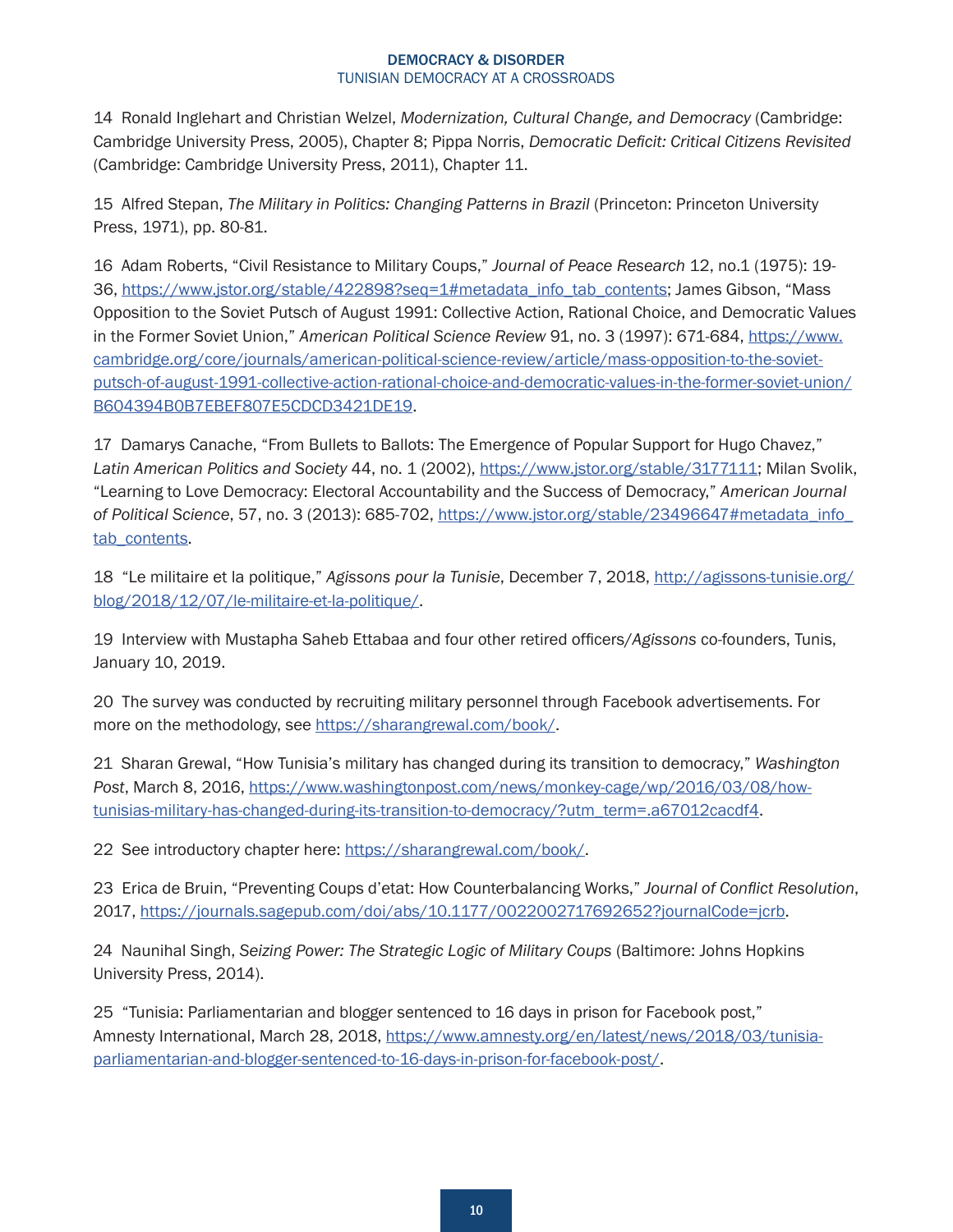<span id="page-10-0"></span>[26](#page-5-0) "Tunisia: Bloggers Held for Criticizing Officials," Human Rights Watch, January 25, 2019, [https://](https://www.hrw.org/news/2019/01/25/tunisia-bloggers-held-criticizing-officials) [www.hrw.org/news/2019/01/25/tunisia-bloggers-held-criticizing-officials](https://www.hrw.org/news/2019/01/25/tunisia-bloggers-held-criticizing-officials); Hanen Jebli, "Is freedom of expression at stake in Tunisia," *Al-Monitor*, April 22, 2018, [https://www.al-monitor.com/pulse/](https://www.al-monitor.com/pulse/originals/2018/04/tunisia-trial-bloggers-raises-controversy-freedom-of-speech.html) [originals/2018/04/tunisia-trial-bloggers-raises-controversy-freedom-of-speech.html](https://www.al-monitor.com/pulse/originals/2018/04/tunisia-trial-bloggers-raises-controversy-freedom-of-speech.html).

[27](#page-5-0) Youssef Cherif, "Tunisia's Risky War on Corruption," Carnegie Endowment for International Peace, July 18, 2017, [http://carnegieendowment.org/sada/71569.](http://carnegieendowment.org/sada/71569)

[28](#page-5-0) Monia al-Ghanmi, "Tunisia's National Security Council to investigate Ennahda's 'secret apparatus'," *Al-Arabiya English*, November 29, 2018, [https://english.alarabiya.net/en/News/north-africa/2018/11/29/](https://english.alarabiya.net/en/News/north-africa/2018/11/29/Tunisia-s-National-Security-Council-to-investigate-Ennahda-s-secret-apparatus-.html) [Tunisia-s-National-Security-Council-to-investigate-Ennahda-s-secret-apparatus-.html](https://english.alarabiya.net/en/News/north-africa/2018/11/29/Tunisia-s-National-Security-Council-to-investigate-Ennahda-s-secret-apparatus-.html).

[29](#page-6-0) Sharan Grewal and Shadi Hamid, "Democratic Tunisia is taking the wrong path in the fight against terrorism," *Washington Post*, November 1, 2018, [https://www.washingtonpost.com/news/democracy](https://www.washingtonpost.com/news/democracy-post/wp/2018/11/01/democratic-tunisia-is-taking-the-wrong-path-in-the-fight-against-terrorism/?utm_term=.c1cbf013e767)[post/wp/2018/11/01/democratic-tunisia-is-taking-the-wrong-path-in-the-fight-against-terrorism/?utm\\_](https://www.washingtonpost.com/news/democracy-post/wp/2018/11/01/democratic-tunisia-is-taking-the-wrong-path-in-the-fight-against-terrorism/?utm_term=.c1cbf013e767) [term=.c1cbf013e767.](https://www.washingtonpost.com/news/democracy-post/wp/2018/11/01/democratic-tunisia-is-taking-the-wrong-path-in-the-fight-against-terrorism/?utm_term=.c1cbf013e767)

[30](#page-6-0) "Tunisia: Counterterrorism Law Endangers Rights," Human Rights Watch, July 31, 2015, [https://www.](https://www.hrw.org/news/2015/07/31/tunisia-counterterror-law-endangers-rights) [hrw.org/news/2015/07/31/tunisia-counterterror-law-endangers-rights.](https://www.hrw.org/news/2015/07/31/tunisia-counterterror-law-endangers-rights)

[31](#page-6-0) Amnesty International, "We Want an End to the Fear," 2017, [https://www.amnesty.org/download/](https://www.amnesty.org/download/Documents/MDE3049112017ENGLISH.PDF) [Documents/MDE3049112017ENGLISH.PDF](https://www.amnesty.org/download/Documents/MDE3049112017ENGLISH.PDF); and "Arbitrary Restrictions on Movement in Tunisia," 2018, [https://www.amnesty.org/en/latest/campaigns/2018/10/they-never-tell-me-why-arbitrary-restrictions-on](https://www.amnesty.org/en/latest/campaigns/2018/10/they-never-tell-me-why-arbitrary-restrictions-on-movement-in-tunisia/)[movement-in-tunisia/](https://www.amnesty.org/en/latest/campaigns/2018/10/they-never-tell-me-why-arbitrary-restrictions-on-movement-in-tunisia/).

[32](#page-6-0) Syrine Attia, "Tunisie: sept ans après la revolution, les tortures policières restent taboues," *Jeune Afrique*, March 27, 2018, [https://www.jeuneafrique.com/544913/politique/tunisie-sept-ans-apres-la](https://www.jeuneafrique.com/544913/politique/tunisie-sept-ans-apres-la-revolution-les-tortures-policieres-restent-taboues/)[revolution-les-tortures-policieres-restent-taboues/](https://www.jeuneafrique.com/544913/politique/tunisie-sept-ans-apres-la-revolution-les-tortures-policieres-restent-taboues/).

[33](#page-6-0) Sharan Grewal, "Time to Rein in Tunisia's Police Unions," Project on Middle East Democracy, March 2018, [https://pomed.org/wp-content/uploads/2018/03/Grewal\\_FINAL\\_180329.pdf](https://pomed.org/wp-content/uploads/2018/03/Grewal_FINAL_180329.pdf).

[34](#page-6-0) Sharan Grewal, "Tunisia needs a constitutional court," *The Brookings Institution*, November 20, 2018, <https://www.brookings.edu/blog/order-from-chaos/2018/11/20/tunisia-needs-a-constitutional-court/>.

[35](#page-6-0) Al-Bawsala, "Rapport annuel, Octobre 2017-Septembre 2018," [https://www.albawsala.com/uploads/](https://www.albawsala.com/uploads/documents/livret%20fr%20impression%20sans%20traits.pdf) [documents/livret%20fr%20impression%20sans%20traits.pdf](https://www.albawsala.com/uploads/documents/livret%20fr%20impression%20sans%20traits.pdf).

[36](#page-6-0) [In Arabic:] "Some dating back to 2014… 83 draft laws have not been discussed by the Assembly of People's Representatives," *AsSabahNews.tn*, December 29, 2017, [https://goo.gl/b84C8z.](https://goo.gl/b84C8z)

[37](#page-7-0) United Nations, "Report of the Special Rapporteur on the independence of judges and lawyers," 1998, Paragraph 78, [https://documents-dds-ny.un.org/doc/UNDOC/GEN/G98/105/48/PDF/G9810548.](https://documents-dds-ny.un.org/doc/UNDOC/GEN/G98/105/48/PDF/G9810548.pdf?OpenElement) [pdf?OpenElement](https://documents-dds-ny.un.org/doc/UNDOC/GEN/G98/105/48/PDF/G9810548.pdf?OpenElement).

[38](#page-7-0) World Bank, Doing Business 2019, Economy Profile of Tunisia, [http://www.doingbusiness.org/](http://www.doingbusiness.org/content/dam/doingBusiness/country/t/tunisia/TUN.pdf) [content/dam/doingBusiness/country/t/tunisia/TUN.pdf.](http://www.doingbusiness.org/content/dam/doingBusiness/country/t/tunisia/TUN.pdf)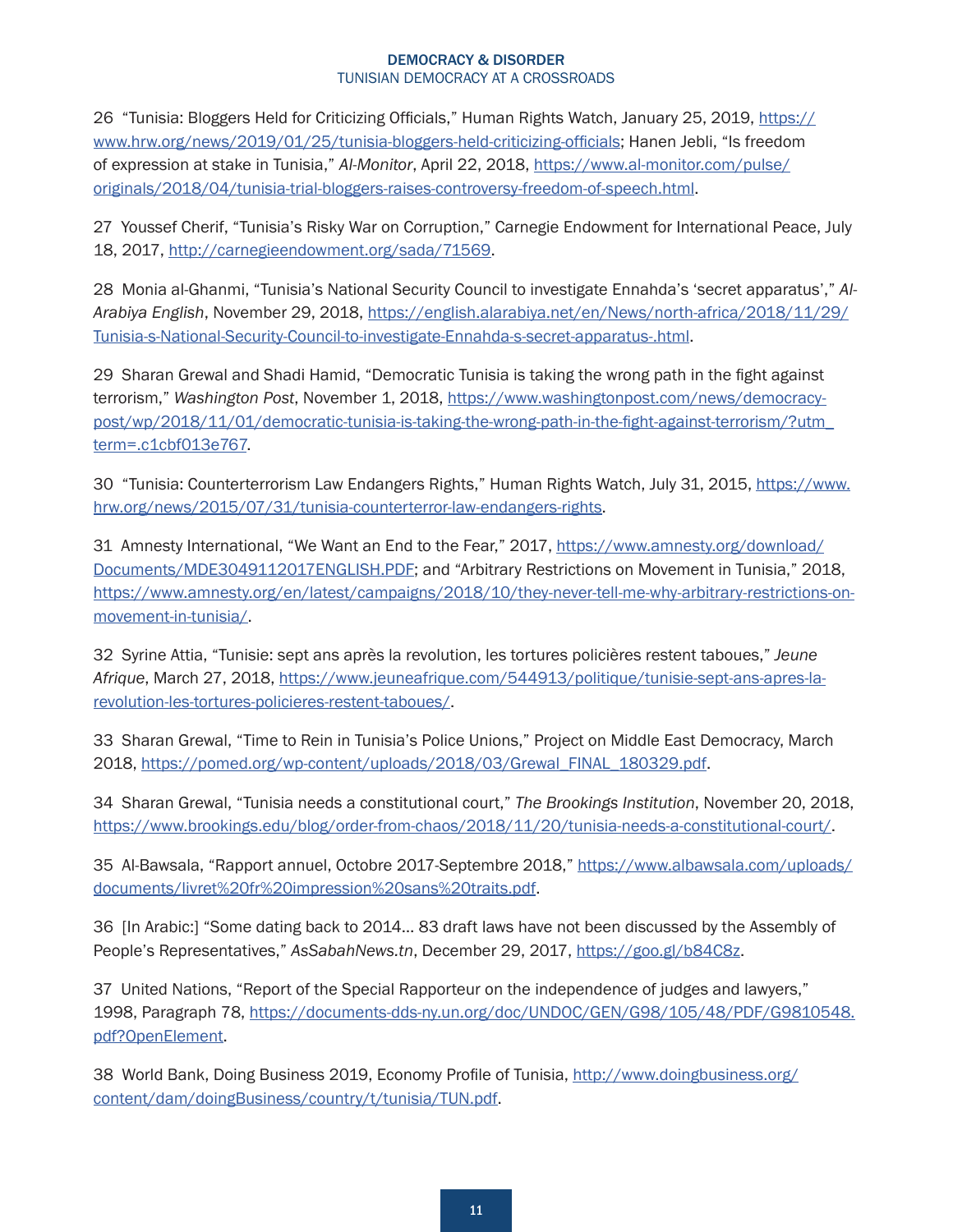<span id="page-11-0"></span>[39](#page-7-0) "The Unfinished Revolution: Bringing Opportunity, Good jobs, and Greater Wealth to all Tunisians," The World Bank, 2014, <http://www.worldbank.org/en/country/tunisia/publication/unfinished-revolution>.

[40](#page-7-0) A.Kadir Yildirim and Abdullah Aydogan, "Can Tunisia's Experiment Spur Democracy in the Region? It Depends on the Economy," London School of Economics blog, January 2, 2019, [http://blogs.lse.ac.uk/](http://blogs.lse.ac.uk/mec/2019/01/02/can-tunisias-experiment-spur-democracy-in-the-region-it-depends-on-the-economy/) [mec/2019/01/02/can-tunisias-experiment-spur-democracy-in-the-region-it-depends-on-the-economy/.](http://blogs.lse.ac.uk/mec/2019/01/02/can-tunisias-experiment-spur-democracy-in-the-region-it-depends-on-the-economy/)